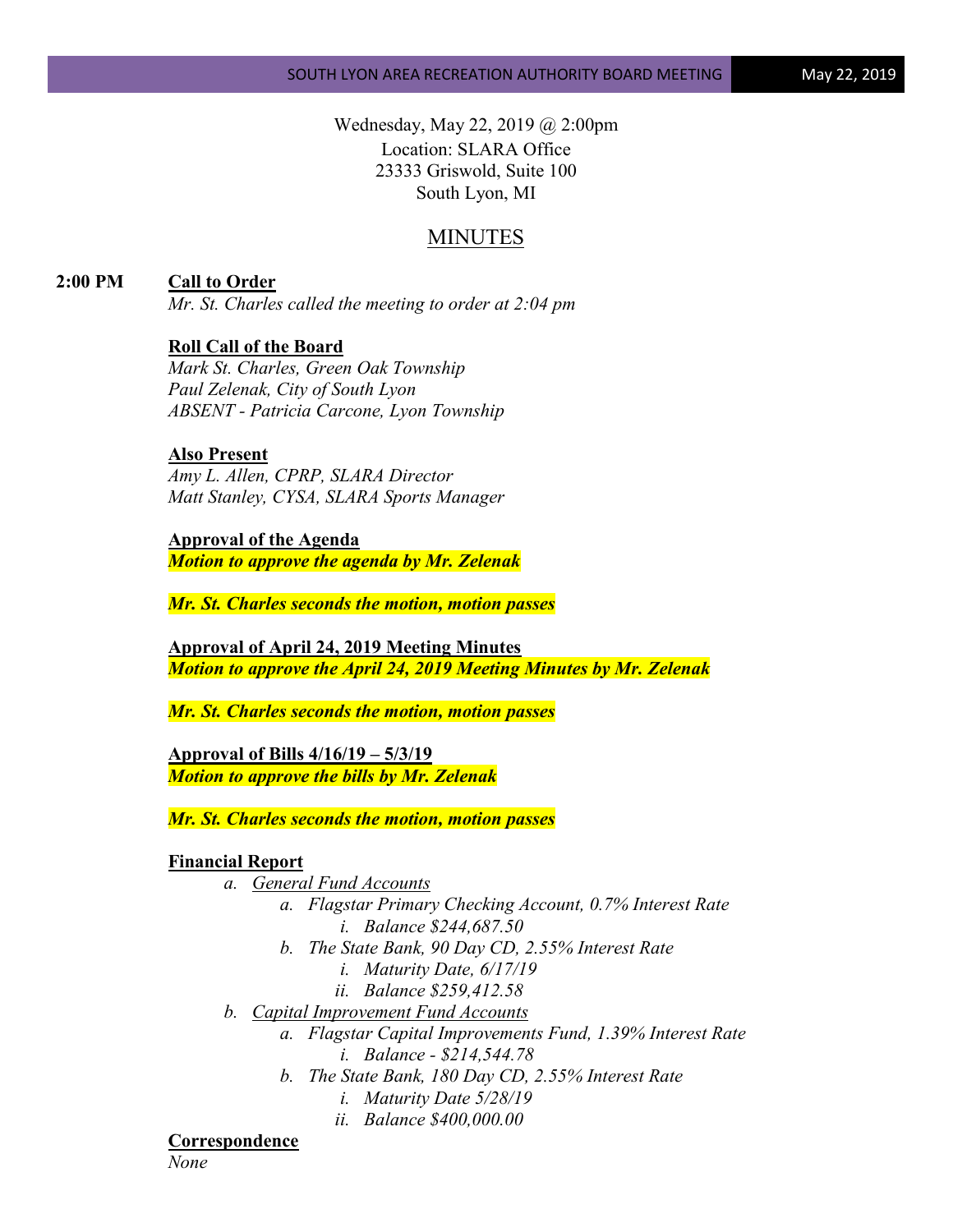**"Call to the Public"**

*None*

# **I) Old Business 1. SLARA Office Updates**

## **a. SLARA Staff Meeting Minutes**

*Mrs. Allen shared with the board that the staff had discussed Day Camp registration at the last staff meeting. This was the first-time registration was done online and things went smoothly. There were a few hiccups and the staff discussed ways to streamline the process for next season. Mrs. Allen also met with the MatCats to discuss the room swapping of the MPR and gym space and also talked about how to ensure both groups are able to use the commons area when both have programs running. The two groups will be sharing seasonal calendars so we can address any of these overlapping dates ahead of time. The staff also discussed the need to revamp the SLARA brochure and talked about specific updates needed. The goal is to roll out the new design for the Spring/Summer 2020 brochure.*

#### **b. Long Term Planning Session – Update**

*Mrs. Allen provided the board with notes from the staff brainstorming session about customer service.*

## **c. Action Sports – Update**

*Mrs. Allen was hoping to ask Ms. Carcone about the status of Action Sports to ensure summer programs could take place in the facility. Ms. Carcone was not at the meeting. The board advised Mrs. Allen to follow up with Ms. Carcone to find out if the Special Usage Permit was approved at the last Lyon Township Planning Meeting.*

## **II) New Business**

- **1. Sports Programming Update – Matt Stanley, SLARA Sports Manager** *Mr. Stanley gave an update on SLARA sports programs.*
- **2. Consider Resolution 18-013, to approve the re-investment of funds from The State Bank 180 Day CD that matures on 5/28/2019 into a 180 Day CD at The State Bank or another financial institution.**

*Mr. St. Charles requested that Mrs. Allen renumber resolutions to fall in line with the calendar year and also add the amount of the CD funds to be renewed.*

**Consider Resolution 19-001, to approve the re-investment of funds from The State Bank 180 Day CD in the amount of \$400,000 that matures on 5/28/19 into a 180 Day CD at The State Bank or another financial institution.**

## **Motion by Mr. Zelenak, second by Mr. St. Charles**

**Resolution 19-001, to approve the re-investment of funds from The State Bank 180 Day CD in the amount of \$400,000 that matures on 5/28/19 into a 180 Day CD at The State Bank or another financial institution.**

**Roll Call Vote: Ayes: Mr. St. Charles, Mr. Zelenak**